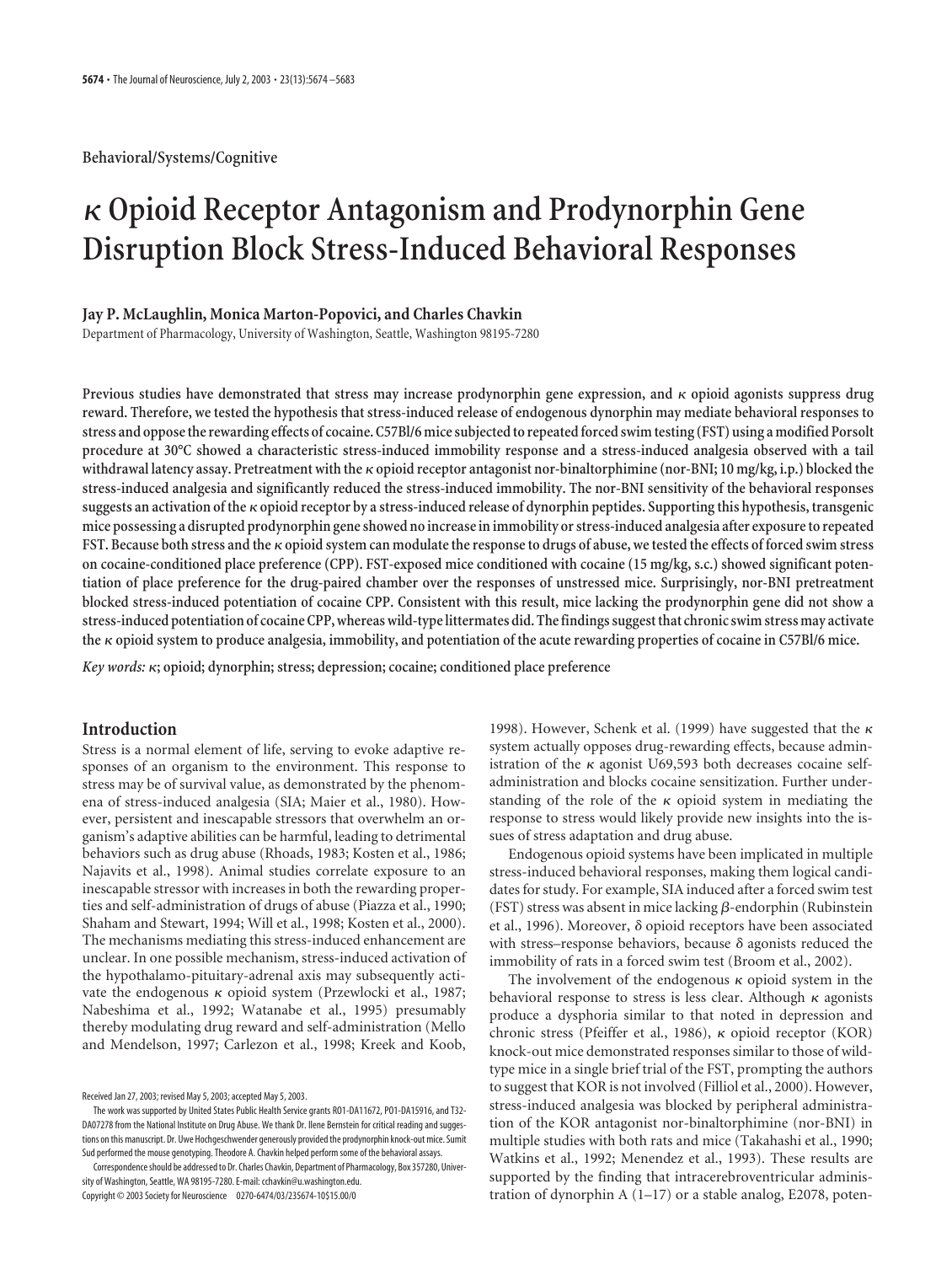tiates the immobility response to a stressor, an effect blocked by opioid antagonists (Katoh et al., 1990). Moreover, subanalgesic doses of dynorphin A (1–13) and (1–10) prolonged SIA in forced swim-stressed mice but not unstressed controls (Starec et al., 1996). Finally, expression of herpes simplex virus-cAMP response element-binding protein (CREB) in rat brain elevated CREB levels to produce an increase in immobility in the FST that was reduced by expression of a dominant negative mutant of CREB and prevented by nor-BNI treatment, thereby suggesting that CREB-mediated induction of prodynorphin gene expression may have mediated the stress-induced immobility (Pliakas et al., 2001). Overall, these reports suggest that activation of the endogenous  $\kappa$  opioid systems may potentiate the immobility and analgesic responses to a stressor.

In this study, we tested the hypothesis that repeated exposure to stress activates the endogenous  $\kappa$  opioid system to produce changes in behavioral immobility, pain threshold, and drug reward. Supporting this, we report that mice exposed to forced swimming stress demonstrated a nor-BNI-sensitive, dynorphinmediated increase in pain threshold and behavioral immobility as well as a subsequent potentiation of cocaine conditioned place preference.

## **Materials and Methods**

*Animals and housing*. Male C57Bl/6 mice (Charles River Laboratories, Wilmington, MA) weighing 23–33 gm were used in these experiments. All mice used were adult males, ranging from 12 to 16 weeks of age. Breeding pairs of heterozygous prodynorphin knock-out (KO) mice (Sharifi et al., 2001) backcrossed 12 generations onto the C57Bl/6 background were used to generate KO and wild-type (WT) littermate controls for this study. The C57Bl/6 mouse strain was chosen for this work because it has been demonstrated to produce robust immobility in the FST (Dalvi and Lucki, 1999; Lucki et al., 2001) and is a well characterized background strain for transgenic studies (Banbury Conference, 1997). The prodynorphin gene-disrupted animals show no discernible differences from wild-type littermates in growth, life span, overt behavior, or locomotor activity (Sharifi et al., 2001). All mice used were grouphoused, four to a cage, in self-standing plastic cages (28 cm long  $\times$  16 cm wide  $\times$  13 cm high) using Bed-A-Cob for home bedding within the Animal Core Facility at the University of Washington, and maintained in a specific pathogen-free housing unit. All mice tested were transferred 1 week before use into a colony room adjacent to the testing room to acclimate to environment. All housing rooms were illuminated on a 12 hr light/dark cycle with lights on at 7 A.M. Food pellets and water were available *ad libitum*. All procedures with mice were approved by the institutional Animal Care and Use Committee in accordance with the 1996 National Institutes of Health *Guide for the Care and Use of Laboratory Animals*, and mice were inspected regularly by veterinary staff to ensure compliance.

*Genotyping of prodynorphin wild-type and knock-out mice by PCR*. The presence or absence of the prodynorphin gene was confirmed in genomic DNA isolated from tail tissue samples taken from each mouse using PCR analysis and a procedure described previously (Sharifi et al., 2001). Briefly, a fraction of isolated DNA was used in PCR assays using the following primers: dynorphin, exon 3, 5'-GTGCAGTGAGGATTCAG-GATGGG; and neomycin, 5'-ATCCAGGAAACCAGCAGCGGCTAT. PCR products were resolved on a 1.5% agarose gel with ethidium bromide and then photographed for analysis. Homologous prodynorphin KO animals produce PCR products with the neomycin but not dynorphin primer, whereas homologous prodynorphin WT mice produce PCR products with the dynorphin but not neomycin primer. Heterologous prodynorphin mice yield both PCR products, thereby allowing their exclusion from the study.

*FST*. To induce stress, C57Bl/6 mice were exposed to a modified forced swim test. Testing was performed on the basis of methods previously described by Porsolt et al. (1977a,b). The modified Porsolt forced swim test paradigm used wasa2d procedure in which mice swam without the

opportunity to escape. In all trials, mice were placed in an opaque 5 l beaker (40 cm tall  $\times$  25 cm in diameter) filled with 3.5 l of 30°C water. After the trial, mice were removed, dried with towels, and returned to their home cages for at least 7 min before further testing. On day 1, animals were placed in water to swim for a single trial of 15 min. The time spent immobile in the last 4 min of the trial was recorded. On day 2, animals were again placed in water to swim but through a series of four trials, each 6 min long; trials were separated by a 7–12 min return to a home cage. Multiple trials were used to determine the effects of extended exposure to the inescapable stressor. The second day of FST was typically marked by a facilitated immobility characterized by a rapid and prolonged adoption of the immobile posture. Immobility is defined as the time at which the mice initiate and maintain a stationary posture. In this characteristic posture, the mouse's forelimbs are motionless and directed forward, the tail is directed outward, and the hind legs are in limited motion. To qualify as immobility, this posture must be clearly visible and sustained for a minimum of 2 sec. Difficulty in swimming or staying afloat were criteria for exclusion; however, no mice met these criteria in this study. When mice were pretreated with a drug, experiments were performed with the experimenter blind to the pretreatment.

*Measurement of mouse body temperature*. Reports elsewhere show that mice exposed to forced swimming in 20°C water demonstrate opioidsensitive stress-induced analgesia coinciding with a significant decrease in body temperature, an example of hypothermia (Mogil et al., 1996). To reduce possible complicating effects of hypothermia in this study, the water used in all forced swim trials was maintained at 30°C. The effect of forced swimming under these conditions on body temperature was further monitored using temperature transponders implanted subcutaneously (above the shoulder blades) in mice 1 d before swim testing (IPTT-200; Biomedic Data Systems Inc., Seaford, DE). Body temperature was read remotely (DAS5007 pocket scanner; Biomedic Data Systems Inc.) before, immediately after the last 6 min swim in the 2 d protocol, and 10 min after forced swim. Before forced swimming, mice had an average body temperature of 36.7  $\pm$  0.15°C. These values were not significantly changed by vehicle or nor-BNI pretreatment alone. Immediately after forced swim, mice showed a transient decrease in body temperature to 33.8  $\pm$  0.39°C but recovered within 10 min to 36.1  $\pm$  0.61°C, a value not statistically different from the baseline (preswim) temperature. Mice receiving nor-BNI 60 min before the forced swim also showed a transient drop in body temperature (34.3  $\pm$  0.43°C), which was not significantly different from that of vehicle-treated mice. In the conditioned place preference (CPP) training protocol used (see below), mice repeatedly exposed to forced swimming were next put into the cocaineconditioning chamber. Body temperatures were measured immediately before and then 15 and 30 min after administration of cocaine or vehicle, and no significant differences between groups were found. For example, at the end of the 30 min conditioning session, mice not exposed to forced swimming that did not receive cocaine were at  $38.4 \pm 0.14$ °C; mice that had not swum but had received cocaine (15 mg/kg, s.c.) were at 38.0  $\pm$ 0.23°C; mice that had swum but had not received cocaine were at 37.4  $\pm$ 0.18°C; mice that had swum and had received cocaine were at 37.4  $\pm$ 0.63°C; mice receiving nor-BNI (10 mg/kg, i.p.) before swimming but not cocaine were at 37.8  $\pm$  0.25°C; and mice receiving nor-BNI before swimming and cocaine were at 37.8  $\pm$  0.25°C. In these tests, no treatment produced a statistically significant difference in body temperature compared with untreated, unstressed mice  $(F_{(5,3,15)} = 1.54; p > 0.05)$ .

*Antinociceptive testing with the 55°C warm water tail withdrawal assay*. The 55°C water is a commonly used nociceptive stimulus for opioid analgesia testing (Vaught and Takemori, 1979). Latency to withdraw the tail was taken as the end point, with the duration of tail immersion (or latency of response) measured by stopwatch. After determining baseline latencies, mice received a single intraperitoneal dose of vehicle (saline, 0.9%) or the  $\kappa$  opioid receptor antagonist nor-BNI before forced swim testing (detailed above). The antinociceptive effect of the forced swim stressor was measured 5–9 min after conclusion of the forced swim testing for that day. If the mouse failed to remove its tail within 15 sec, it was removed, and the animal was assigned a maximal antinociceptive score. Note that none of the animals used in this study had a baseline tail withdrawal latency longer than 5 sec, thereby requiring exclusion.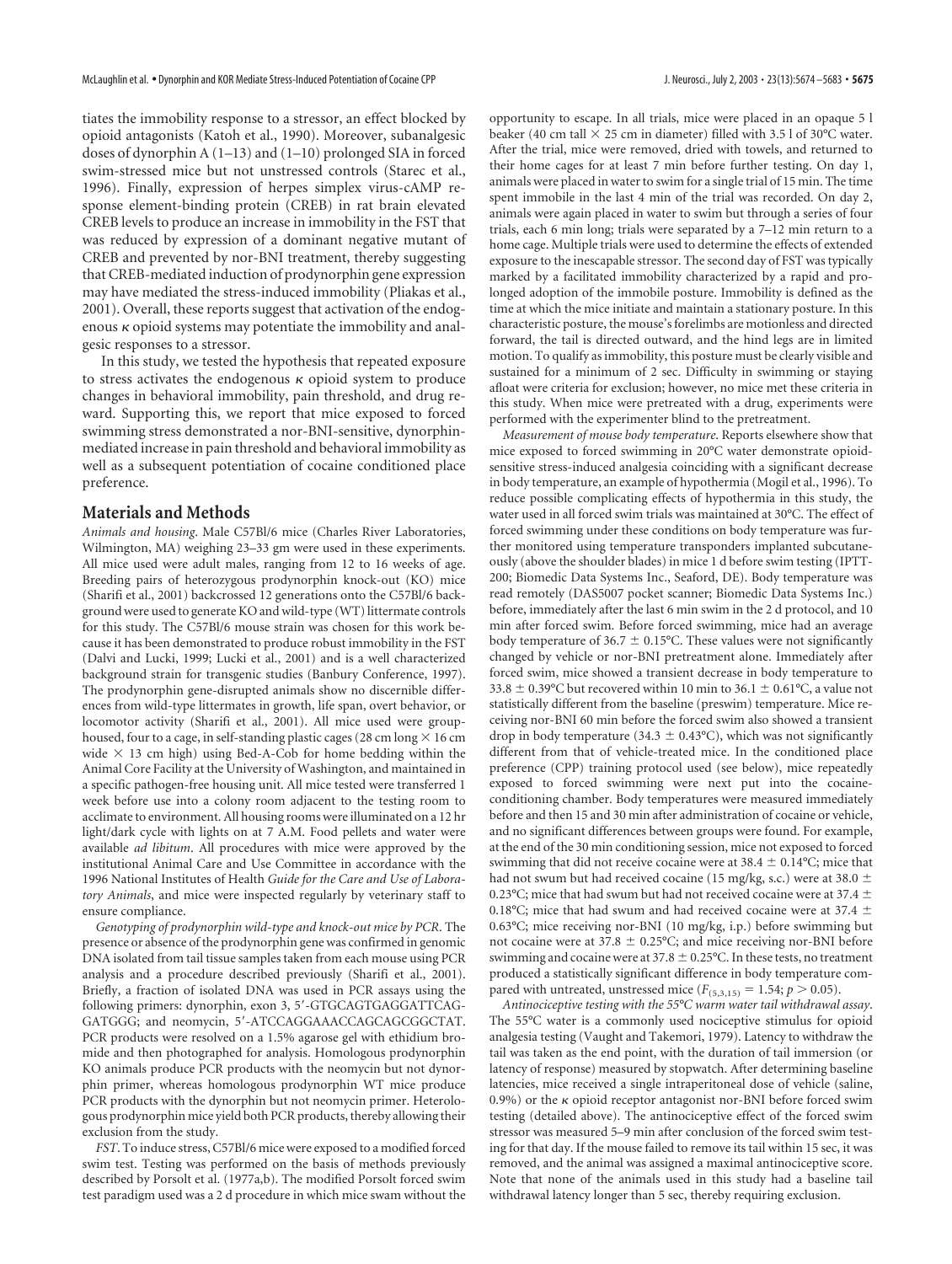*CPP*. C57Bl/6 wild-type or prodynorphin knock-out mice were used in place-conditioning studies using a three-compartment box, similar to methods used by Carlezon et al. (1998). The compartmentalized box was divided into two equal-sized outer sections ( $25 \times 25 \times 25$  cm) joined by a small central compartment (8.5  $\times$  25  $\times$  25 cm) accessed through a single doorway ( $3 \times 3$  cm). The compartments differed in wall striping (vertical vs horizontal alternating black and white lines, 1.5 cm in width), floor texture (wood chips vs Bed-A-Cob), and lighting intensity. Mice were tested on the morning of day 1 before any treatment to establish preconditioning responses and any possible box bias. Testing involved placing individual animals in the small central compartment and allowing them to freely explore the entire apparatus for 30 min. The time each mouse spent in the two outer compartments was recorded by stopwatch for the full 30 min period, using the placement of the front and rear paws as the determining factor. Animals that demonstrated a baseline prefer $ence$  >18 min spent in a particular compartment on the first day were rejected from the study. (Note that only one animal was rejected.)

Mice on average showed a slight preconditioning preference between the two chambers that was statistically significant (94  $\pm$  33 sec; *n* = 51;  $F_{(1,100)} = 12.4$ ;  $p < 0.05$ ) for the chamber with horizontal stripes and Bed-A-Cob flooring. A "biased" approach was used wherein individual animals were given cocaine in the less preferred compartment identified in the preconditioning test. This method has been shown to produce reliable conditioned place preference responses comparable with other experimental designs (for discussion, see Bardo et al., 1995). On day 2, mice were injected subcutaneously with 15 mg/kg cocaine, a dose demonstrated previously to produce a measurable but not maximal conditioned place preference in C57Bl/6 mice (Miner, 1997; Romieu et al., 2002; Zhang et al., 2002), and immediately confined for 30 min to the drug-paired outer compartment. Four hours later, mice received saline conditioning by administration of saline (0.3 ml/30 gm of body weight) and immediate confinement for 30 min to the opposite, vehicle-paired, outer compartment. On day 3, mice again were conditioned first with cocaine, followed by saline 4 hr later, in the appropriate compartments. On day 4, testing of conditioned preference was conducted in the morning to conclude the experiment. Mice were placed in the preference apparatus for 30 min, and the time spent in each compartment was measured.

To examine the effect of forced swim stress on cocaine CPP, mice were exposed to 2 d of vehicle or nor-BNI (10 mg  $\cdot$  kg  $^{-1}$   $\cdot$  d  $^{-1}$ , i.p.) pretreatment and forced swim testing after preconditioning preference testing as described above. Ten minutes after the second day forced swim session, mice were injected with cocaine (15 mg/kg, s.c.) and placed in the nonpreferred compartment for 30 min to begin conditioning as described above. The experiment concluded on day 4 with testing of conditioned place preference.

Because the duration of stress-induced potentiation affecting the conditioning might be transient, the acquisition of cocaine CPP was monitored with an altered CPP protocol. Preconditioning testing and forced swim exposure (when used) were performed during days 1 and 2 as described above. Cocaine place preference conditioning began 10 min after the last FST trial on day 2. Instead of receiving a second training session with saline, animals were returned to their home cage to separate the saline treatment from stress. On the morning of day 3 and each subsequent morning to the conclusion of the experiment, mice were tested for conditioned preference in the preference apparatus for 30 min, with the time spent in each compartment measured. On the afternoon of day 3, saline conditioning was performed by administration of saline (0.3 ml/30 gm of body weight) and immediate confinement to the opposite, vehicle-paired, outer compartment for 30 min. Mice were tested again for conditioned preference on day 4 and subsequently conditioned with cocaine that afternoon in the same compartment used on day 2. On day 5, mice were tested again for conditioned preference and subsequently conditioned with saline that afternoon in the same compartment used on day 3. On day 6, final testing of conditioned preference was conducted in the morning to conclude the experiment. Note that all results are plotted as the difference in the times spent on the drug-paired side versus the vehicle-paired side. Therefore, a positive value demonstrates the animals' preference for the drug-paired side.

*Data analysis*. All data were analyzed by repeated measures ANOVA. Significant results demonstrated by ANOVA were further analyzed for significance with Student's *t* test for significant pair-wise comparisons. Dependent variables were expressed as the time spent immobile during forced swimming in all FST experiments and the latency of time spent before removing the tail in the tail withdrawal tests. Comparisons were analyzed for swim-stressed groups receiving nor-BNI or vehicle pretreatment, with the additional factor of wild-type or prodynorphin gene disruption. All CPP experiments express the dependent variable as the difference in time spent in the drug- and saline-paired compartments. Data for all CPP groups were analyzed for cocaine or vehicle conditioning, with the additional factors of swim-stressed versus unstressed groups, nor-BNI or vehicle pretreatment, and wild-type or prodynorphin gene disruption. Analysis compared differences in time spent in the (eventual) drug- and saline-paired compartments before and after FST exposure. Seconds spent in the drug-paired, saline-paired, and neutral zone compartments were additionally analyzed separately. Body temperature readings collected in triplicate were averaged together by mouse and then treatment group, with the dependent variable expressed as the body temperature (in degrees Celsius). Data for all temperature groups were analyzed for swimming or no swimming effects with the additional factor of nor-BNI or vehicle pretreatment before swimming. Moreover, the effects of cocaine or vehicle administration on body temperature in the conditioning apparatus were analyzed, with the additional factors of unstressed versus swim-stressed groups and nor-BNI or vehicle pretreatment. All data are presented as means  $\pm$  SEM of the animal treatment group, with significance set at  $p < 0.05$ .

# **Results**

Stress-induced analgesia is mediated by dynorphin peptides. C57Bl/6 wild-type mice were treated with vehicle and exposed to the forced swim test over 2 d. On both days, tail withdrawal latency in the 55°C warm-water tail withdrawal assay was significantly increased (day 1,  $F_{(1,50)} = 28.49; p < 0.001;$  day 2,  $F_{(1,47)} =$ 91.90;  $p < 0.001$ ) threefold after forced swim testing (Fig. 1A,B, left). The SIA induced by FST exposure was blocked by pretreatment with the KOR antagonist nor-BNI before FST exposure (Fig. 1*A,B*, center; day 1,  $F_{(1,41)} = 2.50$ ;  $p > 0.05$ ; day 2,  $F_{(1,39)} =$ 0.57;  $p > 0.05$ ). Notably, nor-BNI alone had no acute effect on baseline tail withdrawal response in mice not exposed to forced swimming (Fig. 1A, center left;  $F_{(1,12)} = 0.04$ ;  $p > 0.05$ ). These results suggest that endogenous opioids were released by exposure to the forced swim stressor to produce the change in tail withdrawal latency. To test this, C57Bl/6 mice lacking prodynorphin gene products and their wild-type littermates were administered vehicle and exposed to forced swim testing. Consistent with previous results, swim-stressed wild-type mice demonstrated a significant increase in tail withdrawal latency at the end of testing on day 1(from 2.4  $\pm$  0.31 to 5.6  $\pm$  0.7 sec; *n* = 9; *F*<sub>(1,16)</sub> = 18.43;  $p < 0.001$ ) and day 2 (2.4  $\pm$  0.3 to 4.6  $\pm$  0.4 sec;  $F_{(1,16)}$  = 18.16;  $p < 0.001$ ). In contrast, prodynorphin knock-out mice demonstrated no significant change (day 1,  $F_{(1,16)} = 0.19$ ;  $p >$ 0.05; day 2,  $F_{(1,16)} = 0.14$ ;  $p > 0.05$ ) in tail withdrawal latency after forced swimming on either day (Fig. 1*A,B*, right). For wildtype mice, the stress-induced increase in tail flick latency on day 2 was not significantly different from the increase on day 1  $(F<sub>(1,48)</sub>)$  $= 1.77$ ;  $p > 0.05$ ), suggesting that there was comparable activation of the nor-BNI-sensitive endogenous opioid system on both days.

#### **Opioid receptor antagonist selectivity of nor-BNI assessed**

Although nor-BNI is reported to be a KOR-selective antagonist (Takemori et al., 1988; Horan et al., 1992), selectivity under these experimental conditions was directly assessed. Nor-BNI (10 mg/ kg, i.p., 1 hr before testing) effectively blocked the increase in tail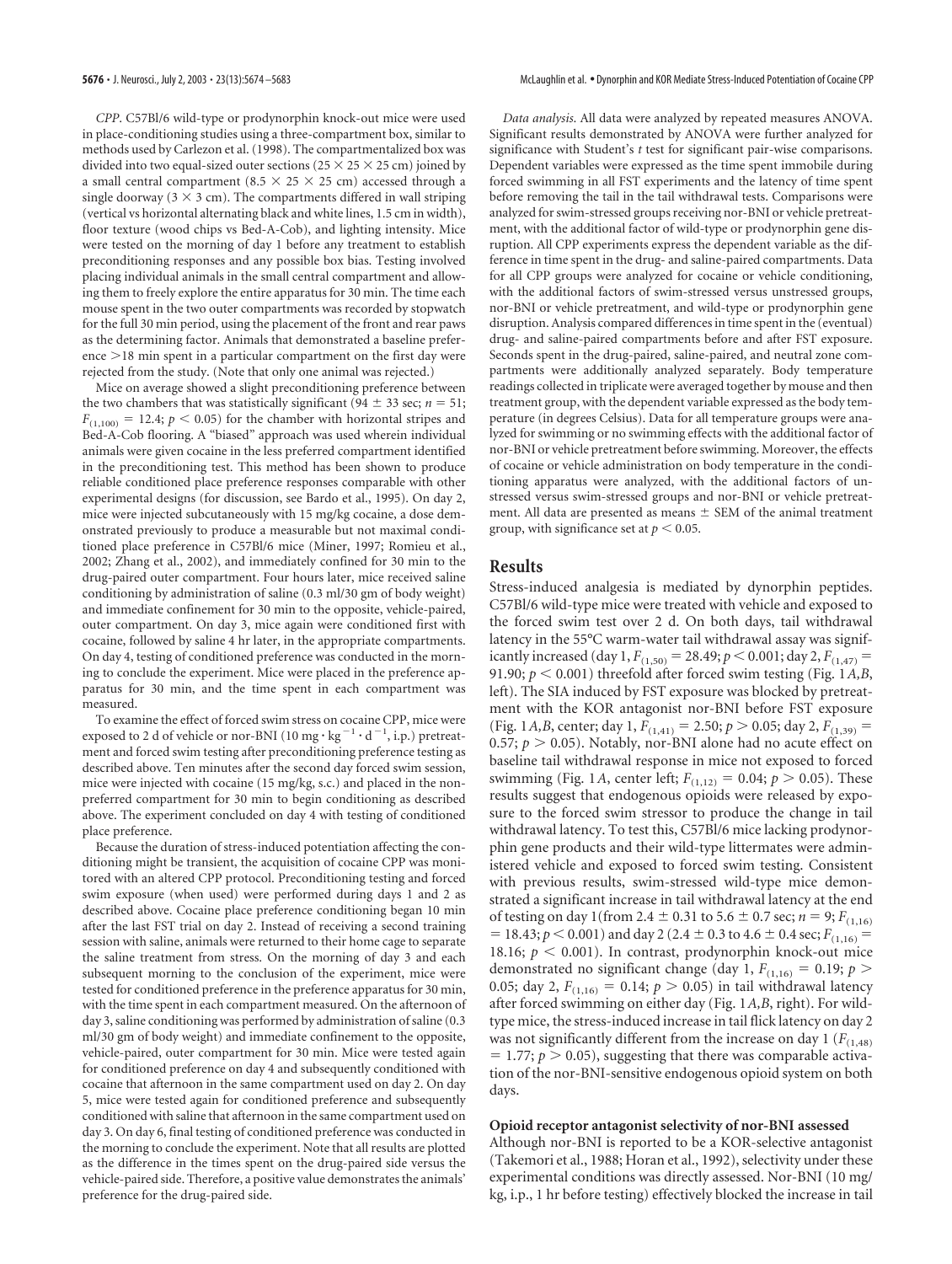

**Figure 1.** Forced swim stress-induced analgesia is blocked by pretreatment with nor-BNI or prodynorphin (Dyn) knock-out. Tail withdrawal latencies presented were obtained 5–9 min after the forced swimming on the first ( *A*) or second ( *B*) day. Mice were tested in the 55°C warm water tail withdrawal assay before (open bars) and after (hatched bars) exposure to the forced swim test, as described in Materials and Methods. On either day, C57Bl/6 mice pretreated with vehicle (0.3 ml/30 gm of body weight) demonstrated a tail withdrawal response that was increased nearly threefold after forced swim stress (*A, B*, left pair). Pretreatment 60 min before FST with the  $\kappa$ -selective antagonist nor-BNI (10 mg/kg, i.p.) did not significantly change baseline tail withdrawal latencies (*A*, left center pair) but blocked the increase in stress-induced analgesia produced by forced swimming (*A, B*, right center pair). Likewise, disruption of the prodynorphin gene prevented forced swim stress-induced analgesia (*A, B*, right pair). Wild-type littermates of the prodynorphin knock-out mice displayed SIA not significantly different from that of vehicle-treated C57Bl/6 mice (data in Results). \*Significantly different from matching preswim latencies;*p* 0.05, as determined by ANOVA followed by Student's *t* test. Bars represent  $n=20$  –24 wild-type animals or 9 each of prodynorphin KO mice in swim test trials and 7 wild-type animals in tests of nor-BNI effect without FST exposure.

withdrawal latency produced by the KOR agonist. (*trans*)-3,4- Dichloro-*N*-methyl-*N*-[2-(1-pyrrolidinyl)-cyclohexyl]benzeneacetamide (U50,488; 25 mg/kg, i.p.) alone produced a tail withdrawal latency of 11.0  $\pm$  1.61 sec, but it was 3.13  $\pm$  0.33 sec in the presence of nor-BNI (not significantly different from baseline latency). In contrast, the  $\mu$  opioid receptor preferring agonist morphine (10 mg/kg, i.p.) increased tail withdrawal latency to 9.33  $\pm$  1.27 sec alone and to 11.1  $\pm$  2.42 sec in the presence of nor-BNI (not significant;  $p > 0.05$ ). The  $\delta$  opioid receptor-



**Figure 2.** Demonstration of nor-BNI selective antagonism of the  $\kappa$  opioid receptor. Mice were either untreated or pretreated once daily for 2 d with nor-BNI (10 mg/kg, i.p.). On the second day, 30 min after administration of the second dose of nor-BNI, mice were administered the opioid-selective agonists U50,488 (25 mg/kg, i.p., for the  $\kappa$  receptor), morphine sulfate (10 mg/kg, i.p., for the  $\mu$  receptor), and SNC-80 (100 nmol, i.c.v., for the  $\delta$  receptor). Preliminary dose–response curves with morphine and SNC-80 demonstrated that the doses used here produced submaximal analgesia comparable with the magnitude produced by U50,488. Animals were then tested in the 55°C warm water tail withdrawal assay 30 min after agonist administration, with the latency of the mouse to withdraw its tail from the water bath taken as the end point. As a control for the SNC-80 experiment, intracerebroventricular administration of vehicle did not produce a significant change in tail withdrawal latency  $(n = 4;$  data not shown). Pretreatment with this dose of nor-BNI blocked U50,488- but not morphine- or SNC-80-induced antinociception, suggesting that nor-BNI under these dosing conditions did not significantly occupy  $\mu$  or  $\delta$  opioid receptors. \*Significantly different from baseline response;  $p < 0.05$ , as determined by Student's *t* test. Bars represent  $n = 4 - 10$  mice.

selective agonist  $(+)$ -4- $[(\alpha R)$ - $\alpha$ - $((2S,5R)$ -4-allyl-2,5-dimethyl-1piperazinyl)-3-methoxybenzyl]-*N,N*-diethylbenzamide (SNC-80; 100 nmol, i.c.v.) increased latency to 13.2  $\pm$  0.7 sec alone and to 11.3  $\pm$  1.82 sec in the presence of nor-BNI (not significant; *p* > 0.05). Moreover, nor-BNI (10 mg/kg, i.p.) injected twice to duplicate its use in the 2 d forced swim protocol also blocked the increase in tail withdrawal latency induced by U50,488 but not morphine or SNC-80 (Fig. 2). Although the receptor-mediating the effects of the endogenously released opioid by forced swim were not directly identified by this pharmacological assay, these results suggest that the nor-BNI treatments used in this study selectively blocked the  $\kappa$  opioid receptor.

## **Endogenous -opioid systems mediate the motor response to the second day of forced swim stress**

Animals exposed to forced swimming display a characteristic immobility response as described in Materials and Methods. If endogenous  $\kappa$  opioids contribute to this response, the nor-BNI treatment effective in reducing SIA would also be expected to reduce the duration of immobility in the FST. Consistent with results using KOR knock-out mice presented by Filliol et al. (2000), C57Bl/6 WT mice pretreated 1 hr with vehicle or nor-BNI demonstrated no differences in time spent immobile on the first day of testing (Fig. 3A, left side, trial 1;  $F_{(1,44)} = 0.136$ ;  $p > 0.05$ ). However, when mice were challenged with forced swim testing the next day, nor-BNI pretreatment significantly reduced  $(F_{(1,44)}$  $=$  4.47;  $p \le 0.05$ ) the time spent immobile in the first trial of the day (the second swim trial overall) compared with the time of the vehicle-treated set (Fig. 3*A*, trial 2). The differences resulting from nor-BNI pretreatment were also significant on repeated trials ( $F_{(7,20,140)} = 15.73$ ;  $p < 0.05$ ; Fig. 3*A*, trials 3–5). Although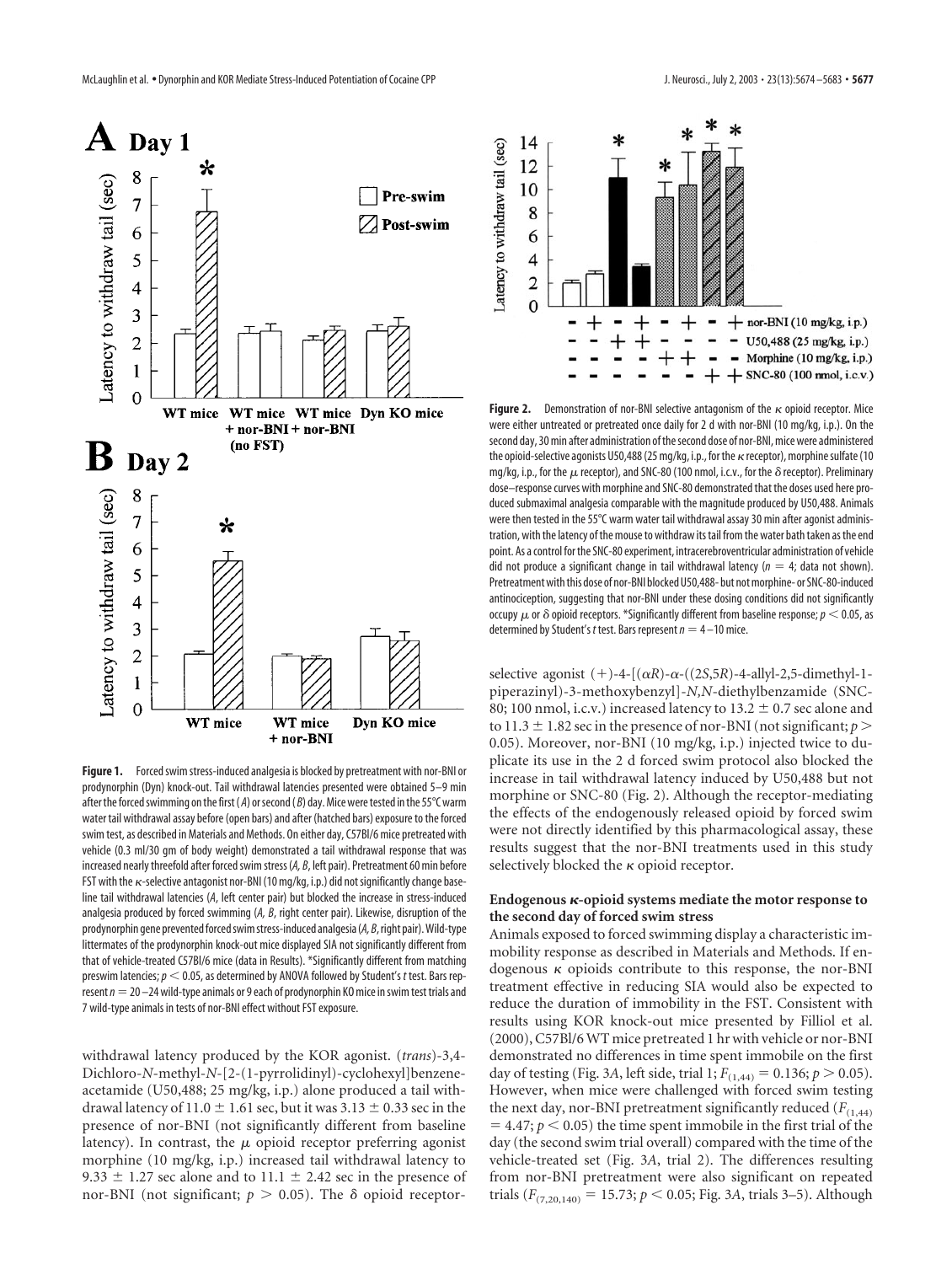

**Figure 3.** Immobility response to forced swim stress is reduced on the second day of testing by pretreatment with nor-BNI or by disruption of the prodynorphin gene. The time mice spent immobile during the last 4 min of the forced swim test was measured during multiple trials over 2 d. *A*, Mice received either vehicle (open bars) or nor-BNI (10 mg/kg, i.p., filled bars) in a bolus of 0.3 ml/30 gm of body weight 1 hr before daily swimming. Mice exposed to a single 15-min forced swim demonstrated no difference in immobility response on the first day, regardless of pretreatment (left-most bars). However, mice pretreated with nor-BNI spent significantly less time immobile in the FST on the second day during the four 6 min trials than vehicle-treated mice. Bars represent  $n = 20 - 24$  animals. Note that mice did not demonstrate significant differences in body temperature 10 min after forced swimming on either day from unstressed mice, regardless of pretreatment. *B*, Wild-type, littermates (open bars) or prodynorphin gene knock-out mice (filled bars) were pretreated with vehicle in a bolus of 0.3 ml/30 gm of body weight 1 hr before daily swimming. Mice exposed to a single 15 min forced swim demonstrated no difference in immobility response on the first day, regardless of genotype. In contrast, on the second day, mice lacking dynorphin peptides through disruption of the prodynorphin gene spent significantly less time immobile in the last two 6 min trials of the FST than wild-type littermates. \*Significant difference between immobility responses of stress-exposed vehicletreated and nor-BNI treated mice ( *A*) or between immobility responses of wild-type and prodynorphin gene-disrupted mice ( $B$ );  $p<$  0.05, as determined by ANOVA followed by Student's  $t$  test. Bars represent  $n = 9$  animals.

the reduction in immobility is small (15–20%), the effect is consistent with that produced by established antidepressant drugs (Lucki et al., 2001).

These results suggest that endogenous stimulation of KOR contributed to the immobility response during forced swimming. To test this, prodynorphin knock-out mice and their wild-type littermates were pretreated with vehicle and examined in the FST. There was no significant difference  $(F_{(1,16)} = 1.49; p > 0.05)$ between the immobility responses of either the knock-out or wild-type mice after the first day of forced swimming (Fig. 3*B*, left side, trial 1). However, repeated trials on the second day of FST revealed a significant reduction ( $F_{(7,8,56)} = 4.12$ ;  $p < 0.01$ ) in later trials in the duration of immobility displayed by the prodynorphin knock-out mice compared with their wild-type littermates (Fig. 3*B*, trials 4, 5). The significant reduction in immobility during the later forced swim trials evident for the prodynorphin knock-out mice (Fig. 3*B*) is consistent with the effects of nor-BNI on wild-type mice (Fig. 3*A*).

#### Endogenous  $\kappa$  opioids mediating swim stress also potentiate **the conditioned place preference response to cocaine**

We next asked whether the forced swim stress would affect cocaine-conditioned place preference by a nor-BNI-sensitive or prodynorphin-dependent mechanism. A variety of stressors have been shown to potentiate cocaine-conditioned place preference (Haile et al., 2001; Kabbaj et al., 2001), and activation of the  $\kappa$ receptor has been demonstrated to regulate behavioral as well as mesolimbic dopaminergic responses to cocaine (Spanagel et al., 1992; Glick et al., 1995; Mello and Negus, 1998). Thus, we predicted that stress-induced activation of KOR by endogenous dynorphin would suppress cocaine-conditioned place preference.

In the conditioned place preference assay, C57Bl/6 mice spend greater amounts of time in environments associated with the rewarding effects of cocaine (Carr et al., 1989; Miner, 1997; Romieu et al., 2002). Initially, C57Bl/6 mice were tested in the conditioned place preference apparatus before drug treatment to obtain preconditioning responses for subsequent comparisons. Animals were exposed to forced swim stress over 2 d orleft idle in home cages before conditioning on the afternoon of day 2 with cocaine (15 mg/kg, s.c.), followed by saline (see protocol; Fig. 4*A*). On day 4, unstressed control C57Bl/6 mice demonstrated a measurable increase in the difference in time spent in the drugversus saline-paired chamber over the same difference shown before conditioning, an example of cocaine-conditioned place preference (307  $\pm$  114 sec preference for the cocaine-paired chamber, significantly greater than the preconditioning response;  $F_{(1,21)} = 15.43$ ;  $p < 0.01$ ; Fig. 4*B*). Mice pretreated with vehicle and exposed to forced swim stress before cocaine conditioning demonstrated a significant twofold greater cocaine CPP response over that shown by unstressed mice ( $F_{(2,36)} = 4.17$ ;  $p <$ 0.05; Fig. 4*B*). Notably, nor-BNI pretreatment of FST-exposed mice blocked the potentiation of the cocaine CPP response (Fig. 4*B*). Swim-stressed nor-BNI-pretreated mice demonstrated a significant cocaine CPP response over the preconditioned response  $(F_{(1,22)} = 16.29; p < 0.01)$  that was not significantly different from the response produced by the unstressed mice  $(F_{(1,21)}$  $= 0.01; p > 0.05;$  Fig. 4*B*).

To determine whether the potentiating effect of stress worked to increase the rate of acquisition for cocaine CPP, we modified the paradigm to measure CPP at intermediate times. In this modified protocol, cocaine and saline conditioning was performed separately on sequential days, with preference testing performed each morning before the conditioning sessions. Mice received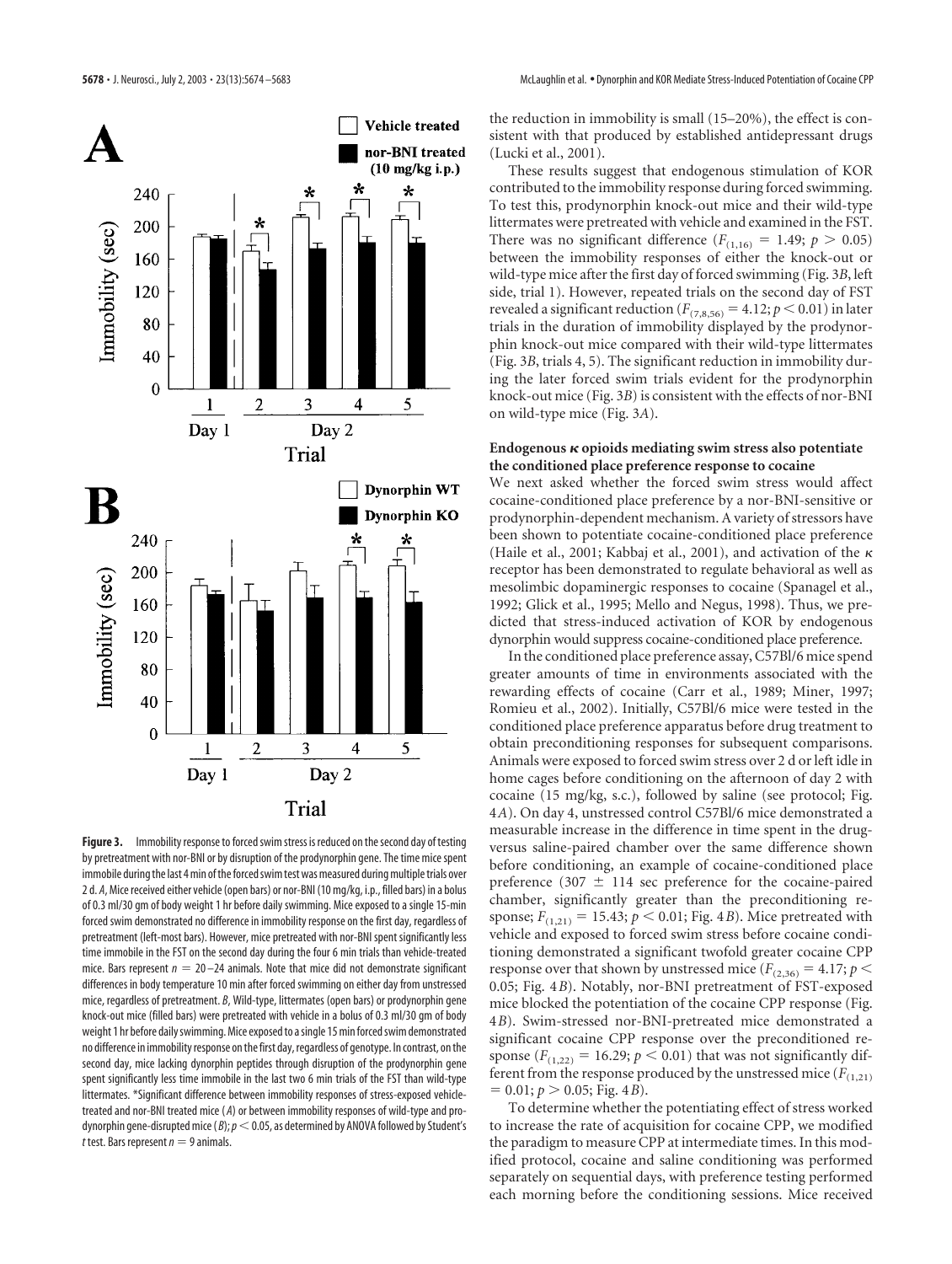



Figure 4. Exposure to forced swim stress produces a nor-BNI-sensitive potentiation of cocaineconditioned place preference. A, Schematic of training paradigm. The CPP protocol was as described in Materials and Methods. Preference testing allowed mice to move freely for 30 min in the morning to measure preconditioning and subsequent responses for either of two conditioning chambers, as described in Materials and Methods (represented here by triangles). After assessment of preconditioning preference, mice were exposed to repeated forced swim stress over the next 24 hr, as detailed in Materials and Methods (diamonds), or allowed to remain in home cages without swimming. Within 10 min after forced swim testing on day 2, mice were administered cocaine (15 mg/kg, s.c.) and confined to the drug-paired box for a 30 min conditioning session (squares). Four hours later, mice were administered vehicle and confined to the vehicle-paired box for a 30 min conditioning session (circles). Cocaine and saline conditioning was repeated the next day, separated again by 4 hr (represented by joined square and circle, day 3). On day 4, the final preference test was performed blind to determine the effect of treatment and conditioning on place preference.*B*, Preference test data demonstrating a nor-BNI-sensitive, FST-induced potentiation of cocaine CPP. Preferences are given as the difference between time spent in the drug-paired chamber and time in the saline-paired chamber during the 30 min trial. A positive value represents time spent in the drug-paired chamber. Mice were divided into three groups. The first group was unstressed, remaining in home cages and not exposed to swim stress before 2 d of cocaine and saline conditioning, as described in Materials and Methods (black bar). The second group was administered vehicle and exposed to the forced swim stressor before 2 d of cocaine and saline conditioning (light gray bar). The third group was administered nor-BNI, exposed to the forced swim stressor as described above, and then conditioned over 2 d with cocaine and saline (dark gray bar). After conditioning, all three groups demonstrated an increase in time spent in the cocaine-paired chamber that was significantly greater than the time spent in that chamber before conditioning, an example of conditioned place preference. Control unstressed mice and nor-BNI-treated, FST-exposed mice demonstrated an equivalent degree of cocaine CPP. In contrast, vehicle-treated mice exposed to FST demonstrated a significant potentiation over the unstressed animals responses. Note that mice did not demonstrate significant differences in body temperature from unstressed mice immediately after forced swimming, immediately before place conditioning, or 30 min after cocaine administration. \*Significant difference in cocaine CPP compared with CPP for both unstressed and nor-BNI-treated mice;  $p<$  0.05, as determined by ANOVA followed by Student's *t* test. Bars represent  $n=11-16$  mice.

cocaine conditioning after the second FST exposure on day 2 and then were tested the morning of the next day (day 3) for place preference. In the afternoon of day 3, mice received vehicle conditioning in the opposite chamber and were tested the morning of the next day (day 4) for place preference. This alternation was repeated on days 4 (cocaine conditioning) and 5 (vehicle conditioning) with testing for place preference each morning. Place preference was assessed on day 6 to end the experiment (see protocol; Fig. 5*A*). Control mice were treated by the same cocaine-conditioning protocol but not exposed to forced swimming. Although the modified (repeated testing) paradigm might contribute to extinction, it has the advantage of assessing how stress affects the rate of acquisition of cocaine place preference.

Unstressed control C57Bl/6 mice demonstrated a measurable place preference on day 3 (147  $\pm$  135 sec preference for drugpaired side;  $F_{(1,15)} = 10.0; p < 0.01;$  Fig. 5*B*). After the second conditioning sessions with cocaine and saline, place preference reached a stable level on day 6 (358  $\pm$  85 sec) that was not significantly different from that on days 3–5 ( $F_{(3,28)} = 0.62$ ;  $p > 0.05$ ; Fig. 5*B*). The modified conditioning paradigm produced the same level of cocaine-conditioned place preference as the original paradigm, suggesting that extinction was not a significant effect. In contrast, mice exposed to the forced swim stressor over 2 d demonstrated significantly greater cocaine-conditioned place preference on each day of testing than demonstrated by the untreated control mice ( $p < 0.05$  each day; Fig. 5*B*). This twofold to fourfold potentiation of place preference occurred rapidly and remained significantly elevated over the preference responses of unstressed mice, reaching 693  $\pm$  105 sec on day 6 ( $F_{(1,12)} = 7.42$ ;  $p < 0.05$ ; Fig. 5*B*). Importantly, swim stress induced a fourfold potentiation of cocaine CPP on day 3, after the first cocaine conditioning session, and the potentiation was not significantly increased by subsequent cocaine or saline training sessions ( $F_{(3,20)}$ )  $= 1.00; p > 0.05$ ).

Pretreatment of mice with nor-BNI (10 mg/kg, i.p.) on days 1 and 2 before forced swim testing blocked the potentiation of subsequent conditioned place preference in this modified paradigm (Fig. 5*B*). There was no significant difference between stress-exposed, nor-BNI-treated mice and unstressed mice in the cocaine-conditioned place preference trials on any day. In the absence of stress, mice pretreated with nor-BNI did not show a significant difference in cocaine CPP compared with untreated mice  $(F_{(1,10)} = 0.11; p > 0.05; Fig. 6*A*). Thus, in the absence of$ stress, nor-BNI does not affect cocaine place preference in this conditioning paradigm.

It was possible that pairing the termination of stress with a chamber could, by itself, lead to a place preference. To assess the possibility that removal from the swim test and immediate placement in a conditioning chamber could create a preference for that chamber, animals were conditioned with saline in both chambers (i.e., no cocaine-training sessions but placement in one of the chambers 10 min after the termination of FST). As shown, vehicle-conditioned mice did not develop significant place preference when either unstressed ( $F_{(1,5)} = 0.01$ ;  $p > 0.05$ ) or exposed to FST ( $F_{(1,6)} = 0.08; p > 0.05;$  Figure 6*B*). Thus, nor-BNI in the absence of stress did not affect cocaine CPP, and exposure to the forced swim stress in the absence of subsequent cocaine did not produce CPP. Surprisingly, the nor-BNI data suggest that a stress-induced release of endogenous opioids may have potentiated rather than suppressed cocaine CPP.

The possible involvement of the endogenous  $\kappa$  opioid system in the stress response was assessed using prodynorphin knockout mice and their wild-type littermates. Neither group showed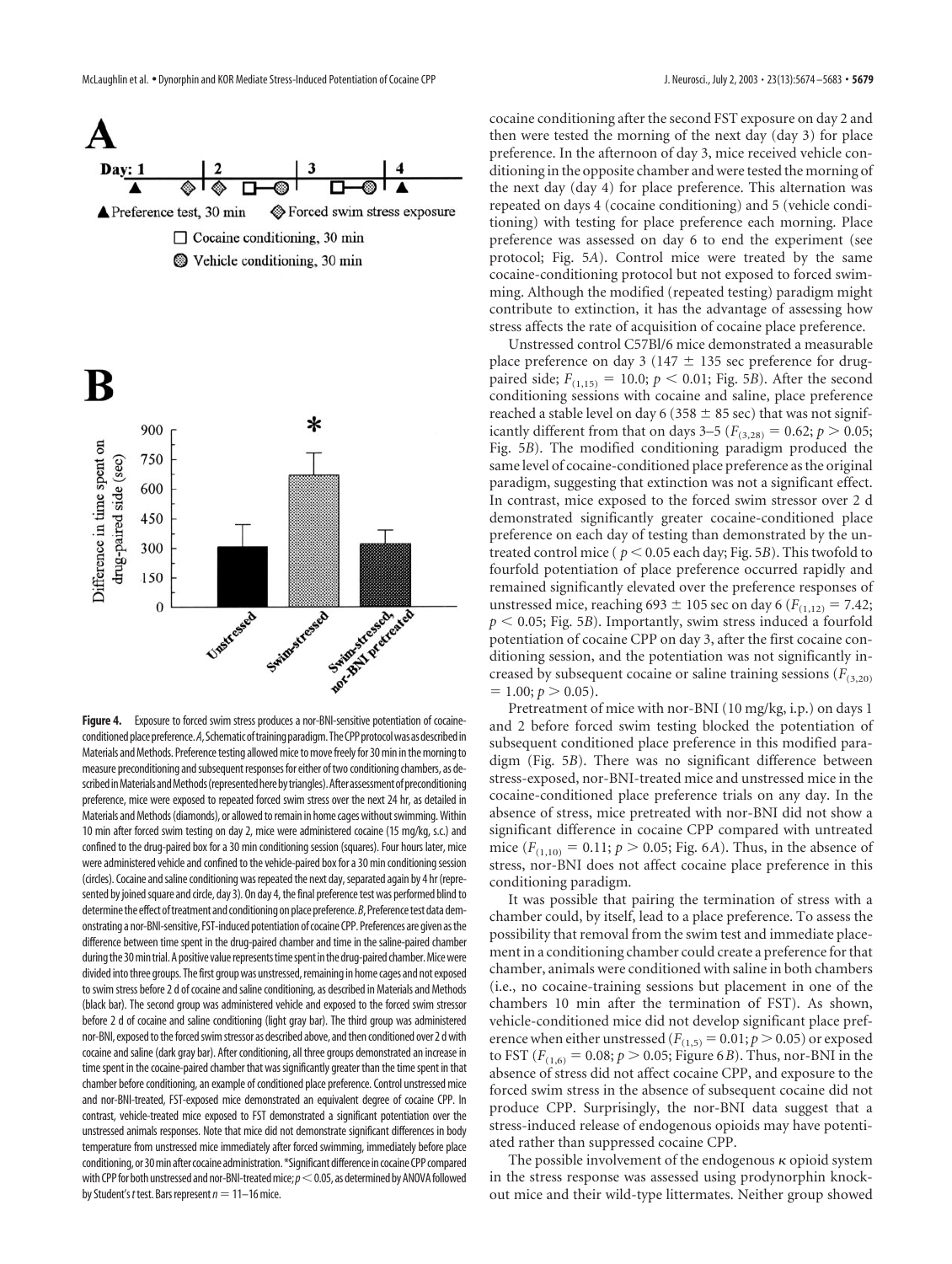

**Figure 5.** Exposure to forced swim stress results in rapid, long-lasting nor-BNI-sensitive potentiation of cocaine conditioned place preference. *A*, Schematic of modified CPP paradigm. The CPP protocol was modified to allow one preference test and one conditioning session per day, alternating between cocaine (15 mg/kg, s.c.; squares) and saline (circles), such that the study extended over 6 d. Preference testing allowed mice to move freely for 30 min in the morning to measure preconditioning and subsequent responses for either of two conditioning chambers, as described in Materials and Methods (represented here by triangles). After assessing preconditioning preferences, some of the mice were exposed to repeated forced swim stress over the next 24 hr, as detailed in Materials and Methods (diamonds). On day 2, unstressed mice or FST-treated mice within 10 min after forced swim were administered cocaine (15 mg/kg, s.c.; squares), confined to the drug-paired box for a 30 min conditioning session, and then returned to the home cage overnight. Preference testing followed the next day (triangle, day 3), with animals then administered vehicle and confined to the vehicle-paired box for a 30 min conditioning session (circle). The monitoring of cocaine CPP acquisition continued on days 4 and 5 to ascertain a steady-state response, with one more cocaine-conditioning session (day 4) and vehicle-conditioning session (day 5) preceding the final preference test on day 6. *B*, Daily preference test data demonstrating acquisition of cocaine CPP and nor-BNI-sensitive potentiation by exposure to FST. Summarized results of daily preference tests (represented by triangles in *A*) are plotted in seconds to highlight time spent on the drug-paired side of the apparatus. Grouped mice on day 1 demonstrate a 94-sec preconditioning preference for the chamber that would subsequently be vehicle-paired. Mice were then divided into three groups. The first group was administered vehicle and exposed to the forced swim stressor (open circles); the second group was administered nor-BNI 60-min before FST (open squares); and the third group was returned to home cages and not exposed to swim stress (filled circles). All mice were subsequently used in cocaine CPP testing, with daily preference testing done blind to monitor the acquisition of cocaine CPP as detailed in *A*. Both control, unstressed mice and swim-stressed mice pretreated with nor-BNI demonstrated rapid acquisition of cocaine CPP on day 3, indicated by a time spent in the drug-paired chamber that was significantly ( $p < 0.05$ ) greater after cocaine conditioning than before. Moreover, the preferences shown in subsequent tests with these animals were not significantly different from the day 3 response (filled circles). Vehicle-treated mice exposed to FST demonstrated the same rapid acquisition of cocaine CPP, also reaching a stable, peak response by day 5, but the response on each day was significantly potentiated twofold to fourfold over the unstressed animals responses. \*Significant difference between cocaine CPP mice and preconditioning preference, as determined by ANOVA followed by Student's *t* test. Points represent means for six to eight animals.



**Figure 6.** Control experiments. *A*, nor-BNI has no effect on cocaine CPP in the absence of stress Mice were pretreated twice over 2 d with vehicle or nor-BNI (10 mg/kg, i.p.) and either exposed to the forced swim stressor as detailed in Material and Methods or allowed to sit in their home cages before the development of cocaine-conditioned place preference as described in Figure 5. By the final day of preference testing, nor-BNI pretreatment of unstressed mice showed cocaine CPP that was not significantly different from the cocaine CPP of unstressed, untreated control mice. \*Significant difference in matching cocaine CPP response of unstressed mice; *p* 0.05 for all, as determined by ANOVA followed by Student's *t* test. *B*, Swim stress alone does not produce place preference in the absence of cocaine. Three sets of mice were pretreated with vehicle and either exposed to the forced swim stressor or left in their home cages. Conditioned place preference testing was performed as described in Figure 5*A*, but vehicle was substituted for cocaine in all conditioning sessions for the two sets of mice. Mice conditioned with saline on both sides of the apparatus did not show place preference significantly different from the animal's preconditioning responses. \*Significant difference in time spent on the drug paired side compared with time spent on the drug paired side by saline-conditioned animals;  $p < 0.05$  for all as determined by ANOVA followed by Student's *t* test. Bars represent  $n = 3-8$  animals.

significant chamber preference before cocaine conditioning  $(F_{(1,19)} = 0.006; p > 0.05; Fig. 7, left pair of bars).$  Unstressed prodynorphin knock-out mice and their wild-type littermates used in cocaine CPP assays demonstrated similar place preference responses (Fig. 7) that were not statistically different from each other  $(F_{(1,7)} = 0.01; p > 0.05;$  center pair of bars) or from the response of unstressed C57Bl/6 mice (prodynorphin KO mice,  $F_{(1,11)} = 0.003$ ;  $p > 0.05$ ; wild-type littermates,  $F_{(1,11)} = 0.005$ ;  $p > 0.05$ ). Consistent with the previous data, wild-type littermates exposed to 2 d forced swim stress developed significantly greater cocaine CPP than unstressed wild-type littermate mice, as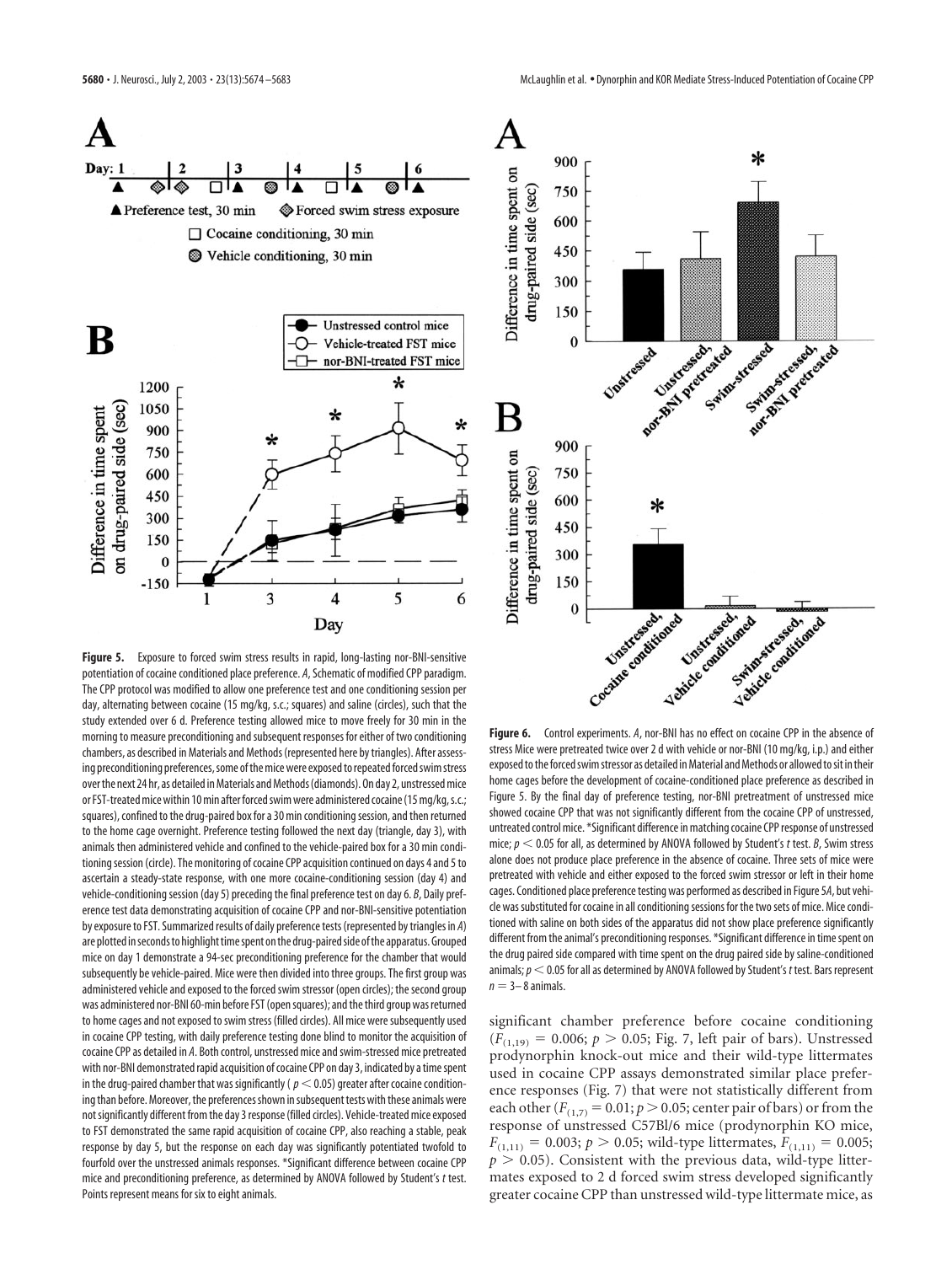

**Figure 7.** Disruption of the prodynorphin gene prevents the forced swim stress-induced potentiation of cocaine-conditioned place preference. Prodynorphin gene knock-out or wildtype littermate mice were exposed to 2 d forced swim stress or left in their home cages and then used in cocaine-conditioned place preference assays as detailed in Figure 5*A* and Materials and Methods. All animals demonstrated cocaine CPP by day 6 that was significantly different from matching preconditioning responses displayed on day 1. However, FST-exposed wild-type littermates demonstrated cocaine CPP on day 6 that was double the preference responses of the unstressed wild-type littermates or swim-stressed prodynorphin knock-out mice. The horizontal dashed line designates for comparison the cocaine CPP response of unstressed C57Bl/6 mice obtained on the same testing day (see Fig. 6). \*Significant difference in time spent on the drug paired side after cocaine conditioning compared with baseline response; <sup>¿</sup>significant difference in matching cocaine CPP response of FST-exposed prodynorphin wild-type versus unstressed wild-type or FST-exposed knock-out mice;  $p<$  0.05 for all as determined by ANOVA followed by Student's *t* test. Bars represent  $n = 4 - 10$  animals.

measured by comparing the differences in time spent in the drugand saline-paired chambers between the two sets of animals  $(F<sub>(1,8)</sub> = 7.57; p < 0.05)$ . The cocaine CPP of swim-stressed prodynorphin wild-type littermate mice was not significantly different from that of swim-stressed control C57Bl/6 mice on day 6  $(F<sub>(1,10)</sub> = 0.10; p > 0.05)$ . In contrast, prodynorphin knock-out mice exposed to 2 d swim stress developed cocaine CPP that was not significantly different from the preference displayed by the unstressed prodynorphin knock-out littermates ( $F_{(1,9)} = 0.07$ ;  $p > 0.05$ ) or C57Bl/6 mice ( $F_{(1,11)} = 0.003$ ;  $p > 0.05$ ) but that was significantly smaller than their swim-stressed wild-type littermates  $(F_{(1,10)} = 10.8; p < 0.01;$  Fig. 7, right pair of bars). Thus, a normal prodynorphin gene was required for stress-induced potentiation of cocaine CPP.

#### **Discussion**

The principal findings of this study were that repeated swim stress resulted in immobility, analgesia, and potentiation of cocaine CPP that were blocked by nor-BNI and prodynorphin gene disruption. One explanation of these results is that stress induced the release of the endogenous dynorphins to activate the  $\kappa$  opioid receptor to mediate these behavioral effects, although additional work is required to establish this hypothesis. First, the conclusion that endogenous opioid peptides were released requires a direct measure of peptide release evoked by swim stress. Second, establishing the role of  $\kappa$  opioid receptors in mediating the response requires a more direct demonstration of activation by swim stress. Third, although disruption of the prodynorphin gene has been shown to prevent expression of the dynorphin peptides (Sharifi et al., 2001) thought to be endogenous ligands for the  $\kappa$ opioid receptor (Chavkin et al., 1982), expression of other prodynorphin products is also blocked. Moreover, interpretation of knock-out studies must be done cautiously because gene deletion

can have other nonspecific effects (Tronche et al., 2002). Nevertheless, if verified by additional work, the hypothesis would have important implications, as discussed below.

First, the suggestion that dynorphin–KOR interactions can contribute to stress-induced analgesia would extend our understanding of the diverse mechanisms controlling nociception. Although exposure to a stressor has been demonstrated to increase dynorphin levels (Przewlocki et al., 1987; Nabeshima et al., 1992), an antinociceptive role for the dynorphin–KOR systems has been underappreciated. For example, using a single, brief exposure to a forced swim,  $\kappa$  opioid receptor knock-out mice were found to have normal SIA (Filliol et al., 2000). However, work with rats using the established 2 d procedure of repeated forced swim exposure (Porsolt et al., 1977b) suggested that nor-BNI could reduce immobility in the forced swim test (Pliakas et al., 2001). Drawing on this report, the present study extended the forced swim test to the 2 d procedure using mice to demonstrate the sensitivity of the stress-induced immobility and analgesia to nor-BNI or prodynorphin gene disruption. The repeated, prolonged nature of the stressor used in this study could account for the differences with previous findings to implicate chronic stressinduced KOR activation by dynorphin peptides.

Other endogenous opioid systems have also been shown to mediate the response to stressors. When exposed to inescapable tail shock or forced swimming, rats and mice show SIA blocked by the opioid antagonists naloxone and naltrexone (Maier et al., 1980; Mogil et al., 1996). Therefore, an alternative explanation is that the dynorphin– $\kappa$  system acts indirectly to modulate the actions of another endogenous opioid peptide, such as  $\beta$ -endorphin. Previous reports have noted that SIA induced after a forced-swim test stressor was absent in mice lacking  $\beta$ -endorphin (Rubinstein et al., 1996), and concentrations of this endogenous opioid were elevated in the periaqueductal gray region of mice demonstrating SIA after exposure to forced walking stress (Nakagawasai et al., 1999). Another alternative possibility is that a prodynorphin-derived peptide was released to activate either the  $\delta$  or  $\mu$  opioid receptor. Prodynorphin has been shown to be a precursor for Leu<sup>5</sup>enkephalin in brain (Zamir and Quirion, 1985). However, the pharmacological data we obtained suggest that nor-BNI acted selectively at the  $\kappa$  receptor. In addition, the KOR selectivity of nor-BNI is supported by studies using mouse analgesic assays and recent functional studies using guanosine-5--*O*-(3-thio)triphosphate binding (Horan et al., 1992; Thomas et al., 2002). Overall, the most parsimonious explanation of these results is that a prolonged forced swim stress induced the release of dynorphin peptides to stimulate the  $\kappa$ opioid receptor and to mediate the analgesia observed; however, this requires further studies.

The forced swim test is an established and predictive animal model for the study of depression, with antidepressants typically reducing the duration of the immobility exhibited (Porsolt et al., 1977a,b; Dalvi and Lucki, 1999; Lucki et al., 2001). Pliakas et al. (2001, 2002) have previously shown that nor-BNI blocked the swim stress-induced immobility and suggested that  $\kappa$  receptor antagonists may also be effective antidepressants by blocking endogenous dynorphin function. The reduction of immobility caused by the disruption of the prodynorphin gene further suggests a mediating role for dynorphin in behavioral depression and supports the suggestion that KOR-selective antagonists may provide a new therapeutic approach for the treatment of depression.

Forced swim stress potentiated cocaine-conditioned place preference, possibly mediated by the induced release of dynorphin and the activation of  $\kappa$  opioid receptors. Results from this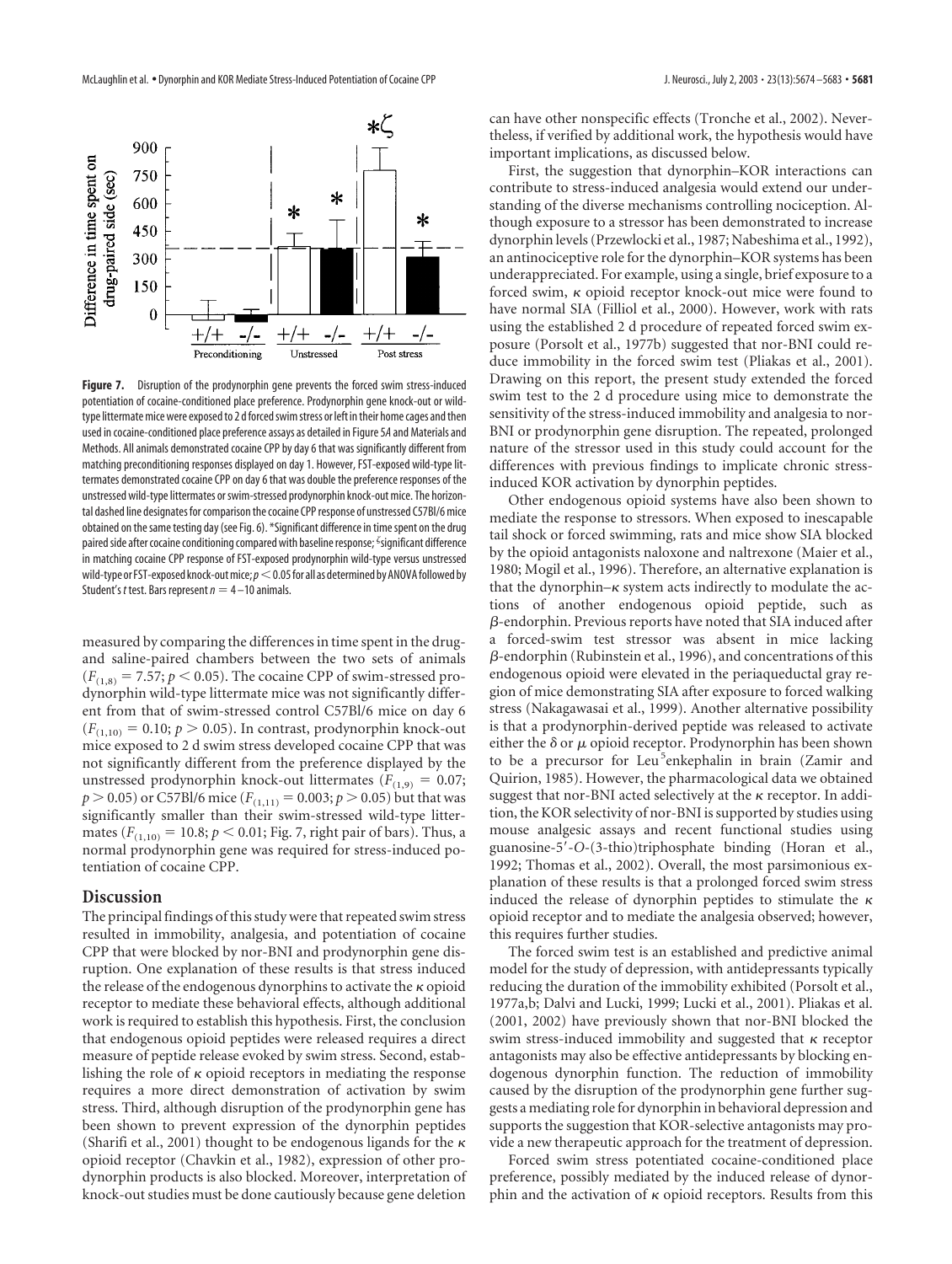study showed that blockade of endogenous  $\kappa$  opioid systems by nor-BNI and prodynorphin gene disruption prevented the potentiation. Stress-induced potentiation of the conditioned place preference of rewarding drugs has been noted previously, such as the potentiation of morphine CPP after foot shock stress (Will et al., 1998). However, a positive relationship between dynorphin activation of KOR and the potentiation of cocaine CPP would be surprising, given reports that KOR agonists actually reduce selfadministration of reinforcing drugs. For instance, peripheral administration of  $\kappa$  agonists U50,488 and spiradoline produced dose-dependent decreases in morphine and cocaine selfadministration in rats, and a series of  $\kappa$  agonists dosedependently decreased cocaine self-administration in monkeys (Glick et al., 1995; Mello and Negus, 1998). This reduction in drug self-administration is likely attributable to a  $\kappa$ -opioidmediated suppression of dopaminergic signaling in the putative dopamine reward pathway because *in vivo* microdialysis detected reductions in dopamine released in the nucleus accumbens (NAc) of anesthetized rats in response to administration of  $\kappa$ agonists (Spanagel et al., 1992). This reduction in NAc dopamine release was associated with the activation of  $\kappa$  opioid receptors located on synaptic terminals in the NAc (Acri et al., 2001). These reports predict that endogenous  $\kappa$  opioid agonists should suppress conditioned place preference for cocaine. One way to reconcile the observation that stress-induced release of endogenous dynorphin peptides resulted in a potentiation of cocaine response might be to presume that the repeated stress actually depleted dynorphin to reduce a tonic  $\kappa$  system tone. However, stress-induced increases in the tail withdrawal latency immediately before cocaine conditioning were blocked by nor-BNI and prodynorphin gene disruption, suggesting the presence, not absence, of dynorphin. Moreover, neither nor-BNI pretreatment nor the prodynorphin gene-disrupted mice showed an elevated cocaine CPP response, as would be expected if decreased dynorphin levels were in fact responsible for the potentiation. Additionally, there are many important spatial and temporal differences between coadministration of a  $\kappa$  drug with cocaine and preactivation of the endogenous dynorphin– $\kappa$  system by a prolonged stress exposure preceding cocaine administration. For example, the specific activation by the stressor of the dynorphin– $\kappa$ system in a subset of brain circuits may differ from a global activation of the  $\kappa$  system. Furthermore, if the activation of a dynor $phin-\kappa$  circuit contributes to the stress response, cocaine might have an enhanced rewarding value because it may counteract the dynorphin-mediated stress response. This has been recently demonstrated behaviorally, in which rats exposed to chronic, unpredictable stress demonstrated a leftward shift in the dose– response relationship of cocaine in CPP and locomotor activity testing (Haile et al., 2001).

Not only is the conditioned place preference test an assay of the rewarding properties of a stimulus, it is also a learning task requiring that the animal form an association between the rewarding drug and the compartment-specific cues (Carr et al., 1989). Thus, the potentiation of cocaine CPP observed in this study could have resulted from an enhancement of the acute effects of cocaine or by affecting a step in the learning process. Further analysis of the cellular and molecular mechanism of the nor-BNI-sensitive and prodynorphin-dependent potentiation is required to determine whether dynorphin activation of  $\kappa$  opioid receptors affects the acute response to cocaine or has a more general effect on learning mechanisms. For example, an acute enhancement of the cocaine response might result from a synergistic action of the dynorphin– $\kappa$  system or an effect on the cocaine sensitization processes. Examination of the effects of stressinduced release of dynorphin peptides in the brain would help address this question.

In conclusion, the mediation of swim stress-induced behaviors was shown to be sensitive to nor-BNI pretreatment or prodynorphin gene disruption, suggesting that stress induced a release of dynorphin to activate the  $\kappa$  opioid receptor. The findings further our understanding of the neurobiological mechanisms underlying the response to stress and illuminate a possible  $\kappa$  opioid connection among chronic stress, depression, and drug abuse. Moreover, because stress has been demonstrated to increase both the rewarding potential and self-administration of drugs of abuse, the demonstration of endogenous  $\kappa$  opioid involvement might lead to new therapeutic approaches to the problems of depression and drug abuse.

#### **References**

- Acri JB, Thompson AC, Shippenberg T (2001) Modulation of pre- and postsynaptic dopamine D2 receptor function by the selective kappaopioid receptor agonist U69593. Synapse 39:343–350.
- Banbury Conference (1997) Mutant mice and neuroscience: recommendations concerning genetic background. Neuron 19:755–759.
- Bardo MT, Rowlett JK, Harris MJ (1995) Conditioned place preference using opiate and stimulant drugs: a meta-analysis. Neurosci Biobehav Rev 19:39–51.
- Broom DC, Jutkiewicz EM, Folk JE, Traynor JR, Rice KC, Woods JH (2002) Nonpeptidic  $\delta$ -opioid receptor agonists reduce immobility in the forced swim assay in rats. Neuropsychopharmacology 26:744–755.
- Carlezon Jr WA, Thome J, Olsen VG, Lane-Ladd SB, Brodkin ES, Hirol N, Duman RS, Neve RL, Nestler EJ (1998) Regulation of cocaine reward by CREB. Science 282:2272–2275.
- Carr GD, Fibiger HC, Phillips AG (1989) Conditioned place preference as a measure of drug reward. In: The neuropharmacological basis of reward (Liebman JM, Cooper SJ, eds), pp 264–319. New York: Oxford UP.
- Chavkin C, James IF, Goldstein A (1982) Dynorphin is a specific endogenous ligand of the kappa opioid receptor. Science 215:413–415.
- Dalvi A, Lucki I (1999) Murine models of depression. Psychopharmacology (Berl) 147:14–16.
- Filliol D, Ghozland S, Chluba J, Martin M, Matthes HWD, Simonin F, Befort K, Gaveriaux-Ruff C, Dierich A, LeMeur M, Valverde O, Maldonado R, Kieffer BL (2000) Mice deficient for  $\delta$ - and  $\mu$ -opioid receptors exhibit opposing alterations of emotional responses. Nat Genet 25:195–200.
- Glick SD, Maisonneuve IM, Raucci J, Archer S (1995) Kappa opioid inhibition of morphine and cocaine self-administration in rats. Brain Res 681:147–152.
- Haile CN, GrandPre T, Kosten TA (2001) Chronic unpredictable stress, but not chronic predictable stress, enhances the sensitivity to the behavioral effects of cocaine in rats. Psychopharmacology (Berl) 154:213–220.
- Horan P, Taylor J, Yamamura HI, Porreca F (1992) Extremely long-lasting antagonistic actions of nor-binaltorphimine (nor-BNI) in the mouse tailflick test. J Pharmacol Exp Ther 260:1237–1243.
- Kabbaj M, Norton CS, Kollack-Walker S, Watson SJ, Robinson TE, Akil H (2001) Social defeat alters the acquisition of cocaine self-administration in rats: role of individual differences in cocaine-taking behavior. Psychopharmacology (Berl) 158:382–387.
- Katoh A, Nabeshima T, Kameyama T (1990) Behavioral changes induced by stressful situations: effects of enkephalins, dynorphin, and their interactions. J Pharmacol Exp Ther 253:600–607.
- Kosten TA, Miserendino MJD, Kehoe P (2000) Enhanced acquisition of cocaine self-administration in adult rats with neonatal isolation stress experience. Brain Res 875:44–50.
- Kosten TR, Rounsaville BJ, Kleber HD (1986) A 2.5-year follow-up of depression, life crises, and treatment effects on abstinence among opioid addicts. Arch Gen Psychiatry 43:733–738.
- Kreek MJ, Koob GF (1998) Drug dependence: stress and dysregulation of brain reward pathways. Drug Alcohol Depend 51:23–47.
- Lucki I, Dalvi A, Mayorga AJ (2001) Sensitivity to the effects of pharmacologically selective antidepressants in different strains of mice. Psychopharmacology (Berl) 155:315–322.
- Maier SF, Davies S, Grau JW, Jackson RL, Morrison DH, Moye T, Madden IV